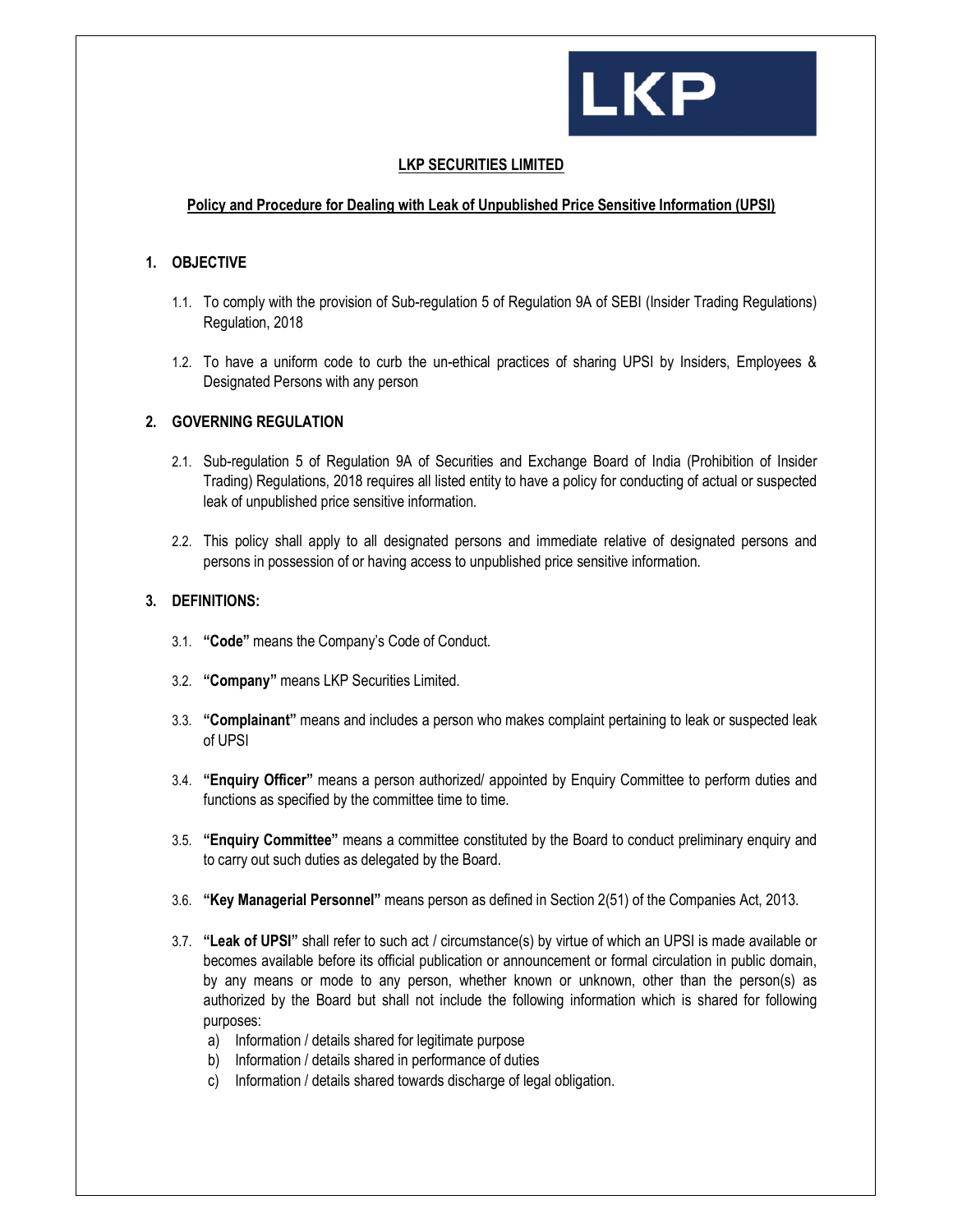- 3.8. **"Person"** means and includes the following which are related to the Company:
	- a. Individual
	- b. HUF
	- c. Corporation
	- d. Partnership Firm
	- e. Any other body registered under any Act
- 3.9. **"Policy"** shall mean the Policy for dealing with leak of UPSI**.**
- 3.10. **"Un-authorized person"** mean any person who is not liable to hold any UPSI or hold any UPSI in contravention of Code of the Conduct.

## **4. DUTIES OF COMPLAINANT**

Upon becoming aware of leakage of UPSI, the complainant shall;

- 4.1. Make a written report of the incident of Leak or suspected leak of UPSI to Enquiry Officer.
- 4.2. Co-ordinate with and disclose the relevant facts of the incident of leak or suspected Leak to Enquiry Officer`.

# **5. PROCEDURE FOR ENQUIRY IN CASE OF LEAK OF UPSI:**

- 5.1 Inquiry under this policy shall commence based on a written complaint received from any employee of the Company, department of the Company, Registrar and Share Transfer Agent, designated person, regulatory / statutory authority or any other department of Central or State Government or any other person whether known or unknown.
- 5.2 The complaint shall inter alia state details of the complaint. The Complainant has the option shall enclose such documentary evidence, as deemed reasonable for the purpose of substantiating the complaint lodged.
- 5.3 The complaint shall be addressed to the Enquiry Committee, by whatever name called. Complaint pertaining to Enquiry Officer shall be addressed to Compliance Officer of the Company.
- 5.4 Within 5 (Five) working days of receipt of the complaint Enquiry Officer, shall write to the complainee intimating the details of the complaint received and requesting him to give a written representation within 7 (seven) working days of receipt of letter. If Enquiry Committee feels that the complaint has been lodged to secure needless publicity for defamatory matter which is detrimental to the interest of the Company then he or she will discard the complaint with reasons recorded in writing.
- 5.5 Within 7 (Seven) working days of receipt of representation, Enquiry Officer shall proceed to investigate in the matter and for such purpose may consult such persons, whether internal or otherwise or obtain such external assistance or opinion, as he may deem expedient in this regard. During the course of such investigation, Enquiry Officer may call for such additional documents, representations, etc. as he may deem fit.
- 5.6 If no representation is received within the aforesaid stipulated time, Enquiry Officer shall issue notice to the complainee asking him to show cause as to why the Company should not initiate disciplinary proceedings, as applicable, against him.